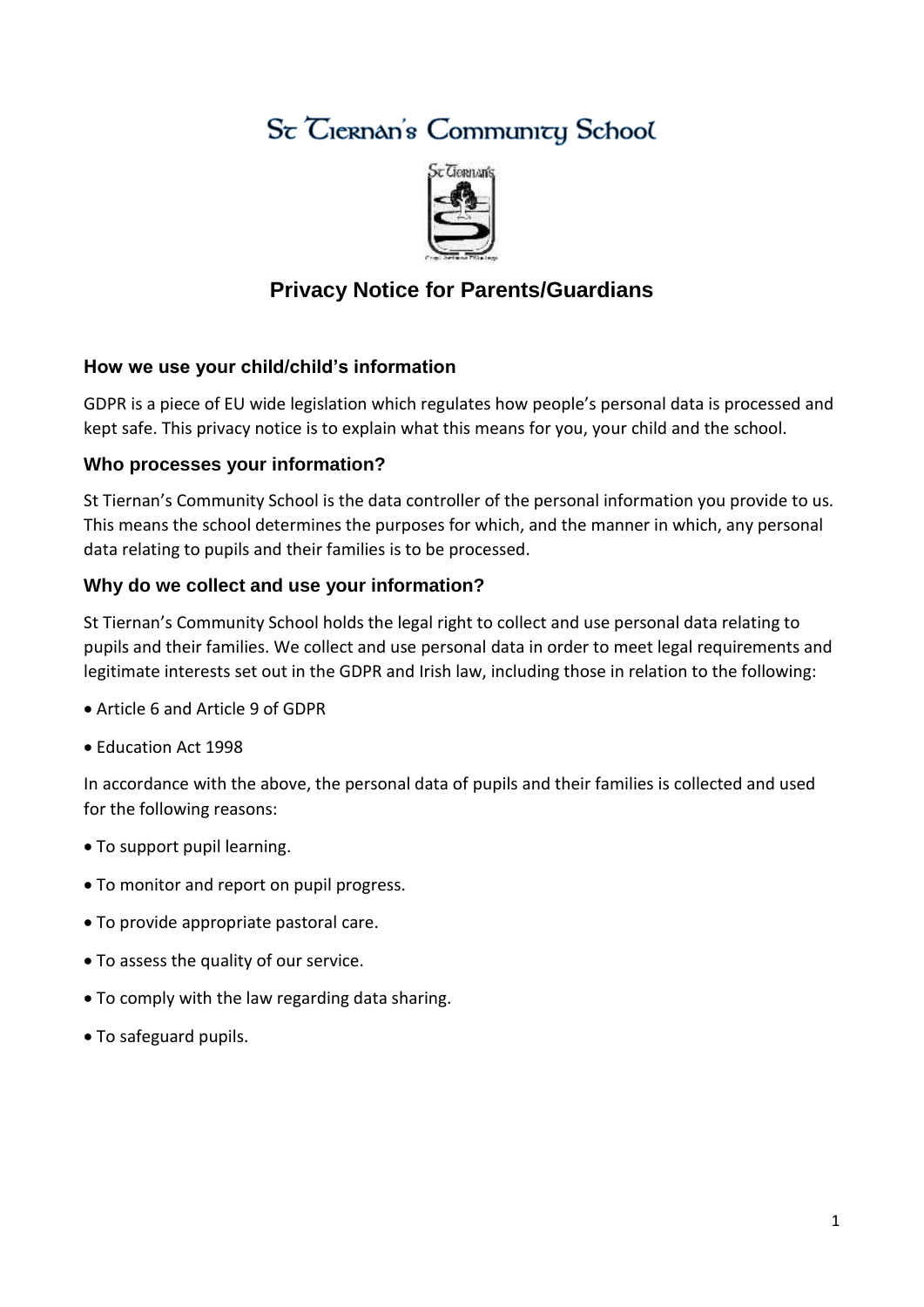| <b>Application Form Information Sought</b> | <b>Rationale</b>                               |
|--------------------------------------------|------------------------------------------------|
| Date of Birth                              | <b>Mandatory Requirement</b>                   |
| <b>PPSN</b>                                | <b>Mandatory Requirement</b>                   |
| Religion                                   | Religion is Part of the Curriculum             |
| Nationality                                | Birth Cert Required with Application to School |
| Brothers/Sisters: Attending St. Tiernan's  | To access right of entry                       |
| <b>Student Health Issues</b>               | Medical detail required in case of emergency   |
| Resource Hours/Additional Needs            | <b>SNA Requirement</b>                         |
| Assistance of student                      |                                                |
| Learning Support if required               | To have support available for the student      |
|                                            |                                                |
| <b>Contact Details</b>                     |                                                |
| Parent/Guardians Name                      | For Registration Purposes                      |
| <b>Address</b>                             | For Registration Purposes                      |
| <b>Email Address of Parents/Guardians</b>  | Contact e-mail required for Parents/Guardians  |
| Phone Numbers - Mobile/Home/Work of        | Contact Number required for Parents/Guardians  |
| Parents/Guardians                          |                                                |

### **What data is collected?**

The categories of pupil information that the school collects, holds and shares include the following:

- Personal information (such as name, address, date of birth, Parents Contact details both email and phone numbers)
- Characteristics (such as religion, nationality, country of birth, PPS number)
- Relevant Medical Information (such as allergies)
- Attendance information (such as number of absences and absence reasons)
- **•** Test Results
- School Reports
- Psychological Assessments and Learning Support documents
- Information relating to child protection matters
- Photograph of student for e-portal. E-portal is the online database the school uses to manage student data for purposes such as timetabling, assessment and class attendance

While the majority of the personal data you provide to the school is mandatory, some is provided on a voluntary basis. When collecting data, the school will inform you whether you are required to provide this data or if your consent is needed. Where consent is required, the school will provide you with specific and explicit information with regards to the reasons the data is being collected and how the data will be used.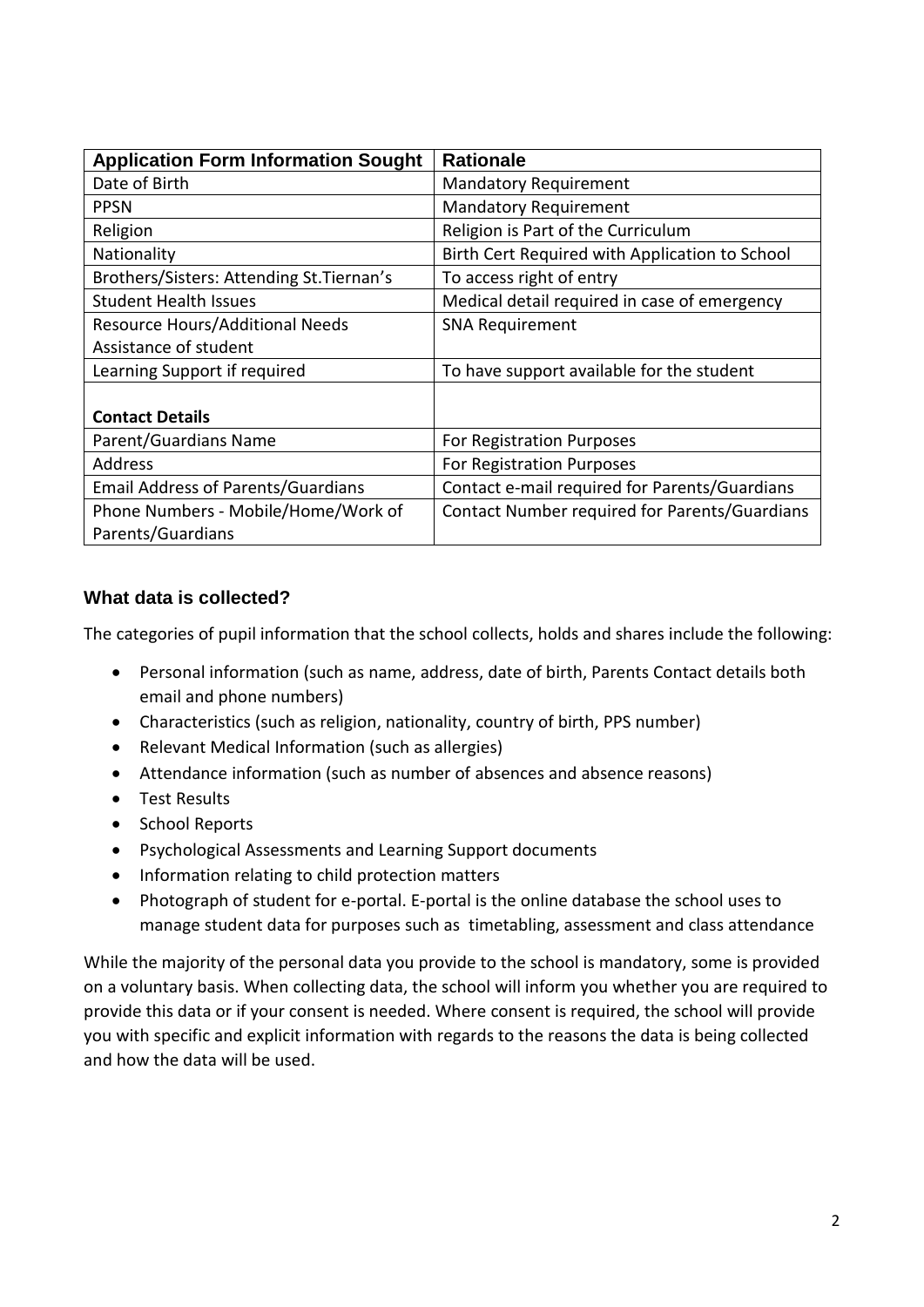#### **How long is your data stored for?**

Personal data relating to pupils at St Tiernan's Community School and their families is stored in line with the school's GDPR Data Protection Policy and Records Retention Schedule. In accordance with the GDPR, the school does not store personal data indefinitely; data is only stored for as long as is necessary to complete the task for which it was originally collected.

#### **Will my information be shared?**

The school shares pupils' data with the Department of Education and Skills, the HSE and Tusla on a statutory and regulatory basis.

St Tiernan's Community School will not share your personal information/your child's personal data with any third parties without your consent, unless the law allows us to do so.

In some cases, your data will be outsourced to a third party processor; however, this will only be done with your consent, unless the law requires the school to share your data. Where the school outsources data to a third party processor, the same data protection standards that St Tiernan's Community School upholds are imposed on the processor.

#### **What are your rights?**

Parents and pupils have the following rights in relation to the processing of their personal data. You have the right to:

 Be informed about how St Tiernan's Community School uses your personal data/your child's personal data.

 Request access to the personal data that St Tiernan's Community School holds relating to you/your child (note there may be certain restrictions imposed by Tusla concerning the disclosure of information concerning child protection information)

Request that your personal data/your child's personal is amended if it is inaccurate or incomplete.

 Request that your personal data/your child's personal data is erased when there is no compelling reason for its continued processing.

Request that the processing of your data/your child's data is restricted.

 Object to your personal data/your child's personal data being processed. Where the processing of your/your child's data is based on your explicit consent (in instances where such consent is specifically sought), you have the right to withdraw this consent at any time.

Where the processing of your/your child's data is based on your explicit consent (in instances where such consent is specifically sought), you have the right to withdraw this consent at any time.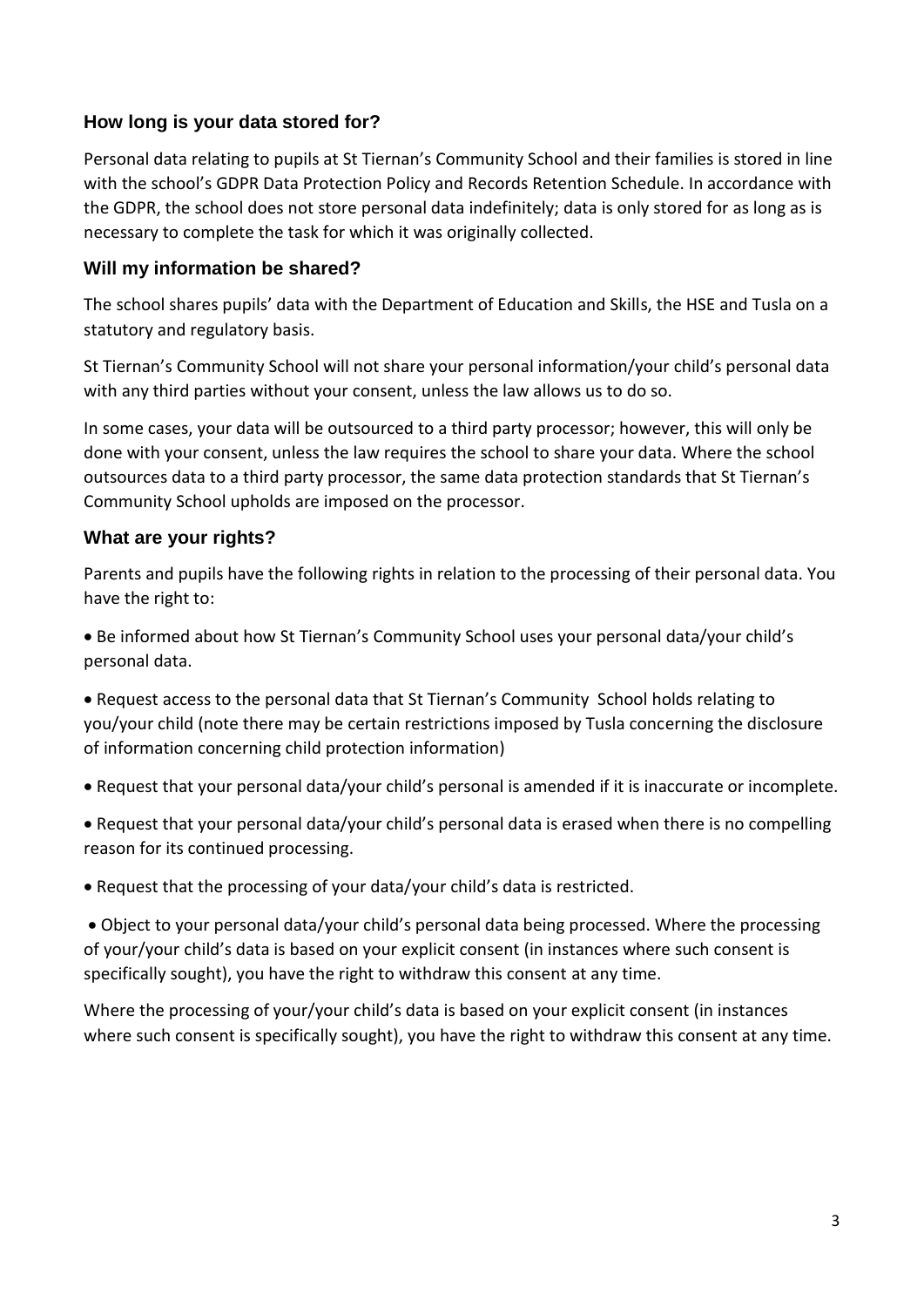#### **Queries, Requests and Complaints**

If you have any queries regarding your/your child's personal data, and/or if you wish to exercise any of the above rights, please contact the Principal of St Tiernan's Community School. If you have a concern about the way St Tiernan's Community School is collecting or using your personal data/your child's personal data, you can raise a concern with the Data Protection Commissioner, 21 Fitzwilliam Square, Dublin 2, D02 RD28, Ireland.